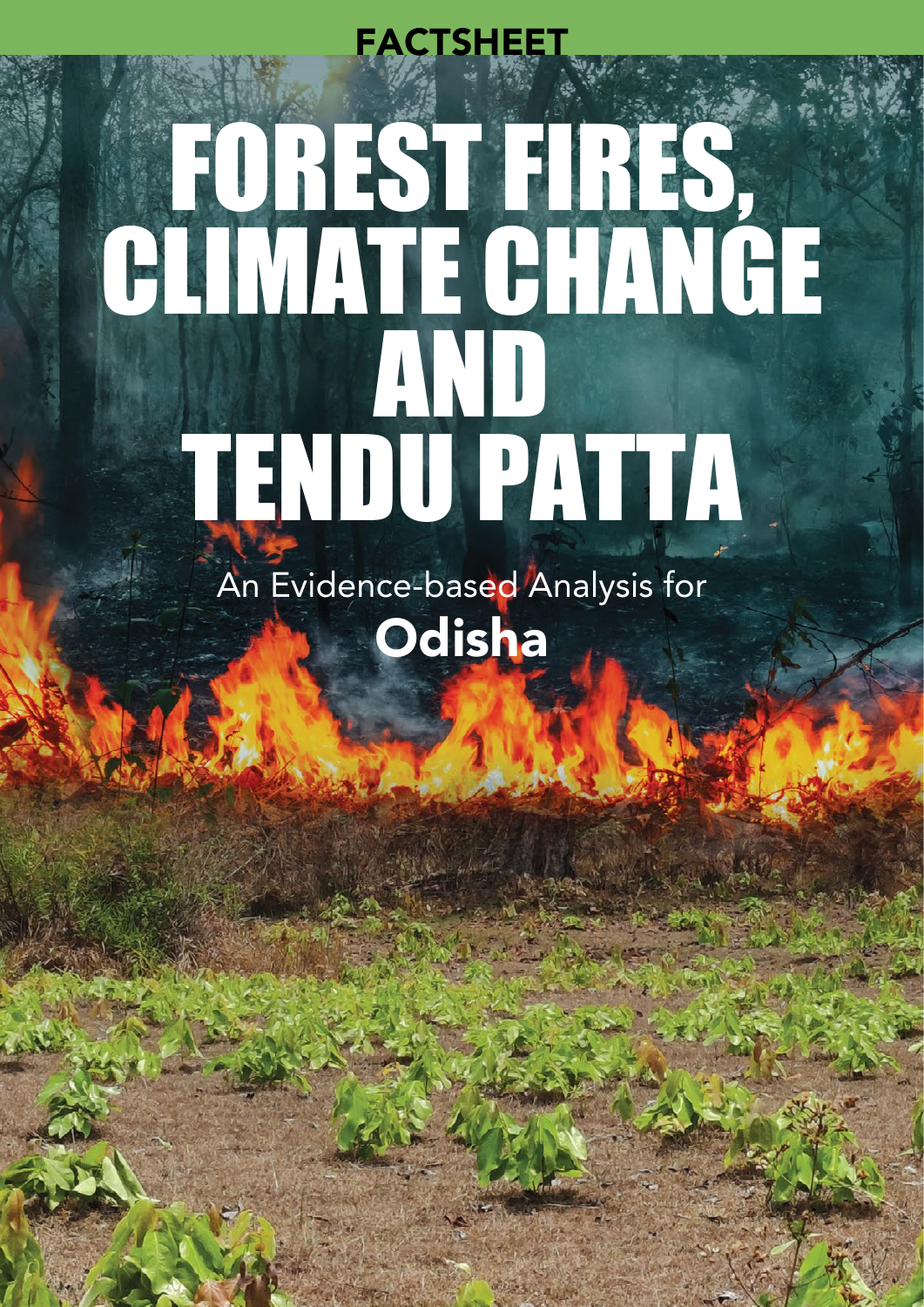# Forest fires – a vital concern for Odisha

 $Z_{\lambda_{\rm O}}$ 

Change E

 $\mathbf{z}$  $\mathbf{u}$ 

- • Global temperature increase will exceed 1.5°C & 2°C during the 21st century, making extensive mitigation & adaptation action an urgent priority.
- • Extreme weather events are becoming more frequent and intense – being closely witnessed by Odisha.
- The state has done commendably well in rolling out disaster risk reduction measures, but now needs to focus on proactive approach towards mitigation.
- The issue of increasing forest fire incidences needs to be addressed explicitly due to its circular relationship with climate change.
- Carbon sequestration benefits of forests are being threatened by rising degradation/forest fires.
- Over 43% of Odisha's forest area is extremely to moderately fire prone.  $\hat{S}$ 
	- 51,968 forest fires were recorded in the state during the last forest fire season (Nov 2020-June 2021), highest amongst all states.
	- While tracking & alert systems have improved, control & management remains inadequate.
- • Limited understanding of specific responsible factors (95% humanmade), restricting focused action.

 $\mathsf{u}$  $\mathsf{c}$  $\rightarrow$  $\mathcal{F}$  $\dot{\delta}$  $\zeta$ 

## Tendu leaves & forest fires



Leaves of tendu or *Diospyros melanoxylon* tree are widely used for making bidis.

>300,000 mt of tendu leaves collected every year for producing >400 billion bidi sticks.

Uncontrolled fires are frequently reported in tendu areas as there is a traditional practice of using fires to cut back the young exposed shoots of tendu plant and to injure its roots so that they may coppice and produce fresh, green, good quality leaves for bidi rolling.

The practice has no scientific validity and is prohibited by law and discouraged by states, but is widely practiced. Odisha government sets aside a budget for funding bush cutting of tendu plants (₹35 crore for crop year 2021) to stop collectors from using fires.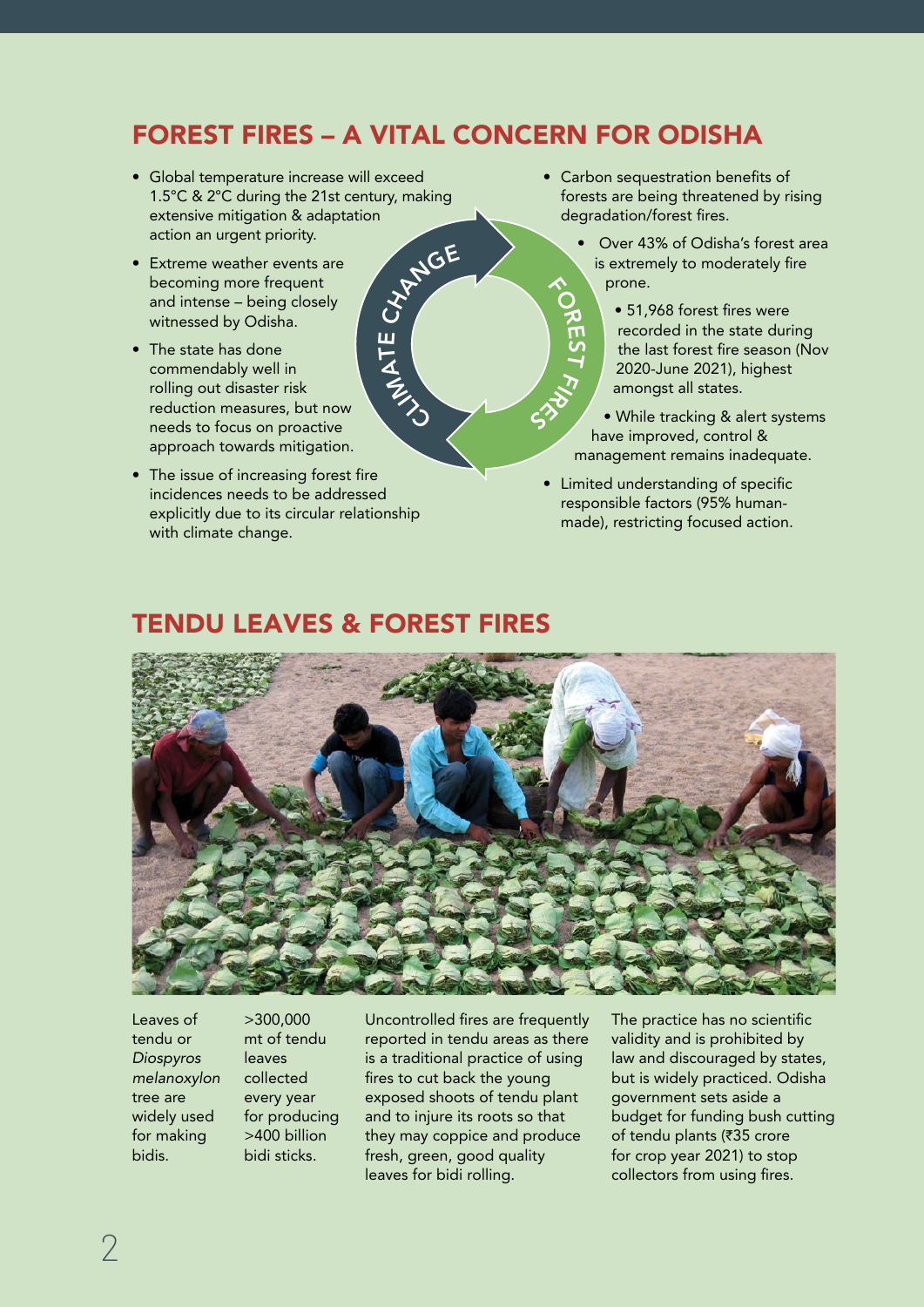# Exploring the tendu & forest fire linkage is important

- A prominent non-timber forest produce (NTFP) supported strongly by the state machinery – nationalized produce in Odisha since 1961
- • Odisha is the fifth largest producer of tendu leaves in the country, producing over 3.6 lakh standard bags annually (2017).

Tendu is used primarily to manufacture bidis, estimated to cost the nation ₹800 billion annually in illnesses and early deaths.

Significant contribution to forest health degradation, causing massive loss of flora and fauna and depletion of soil and water quality

## iFOREST Study Objective & Approach



- To establish linkages between collection of tendu leaves and forest fires
- To assess the impact in terms of burnt area & emissions

Focus on Chhattisgarh, Maharashtra & Odisha - 36 per cent of forest fires incidences, 35 per cent of tendu leaf collection





Utilize available satellite data on forest fires, vegetation type & emissions

Mix of mapping, spatial, statistical, modeling and back-of-theenvelope analysis tools

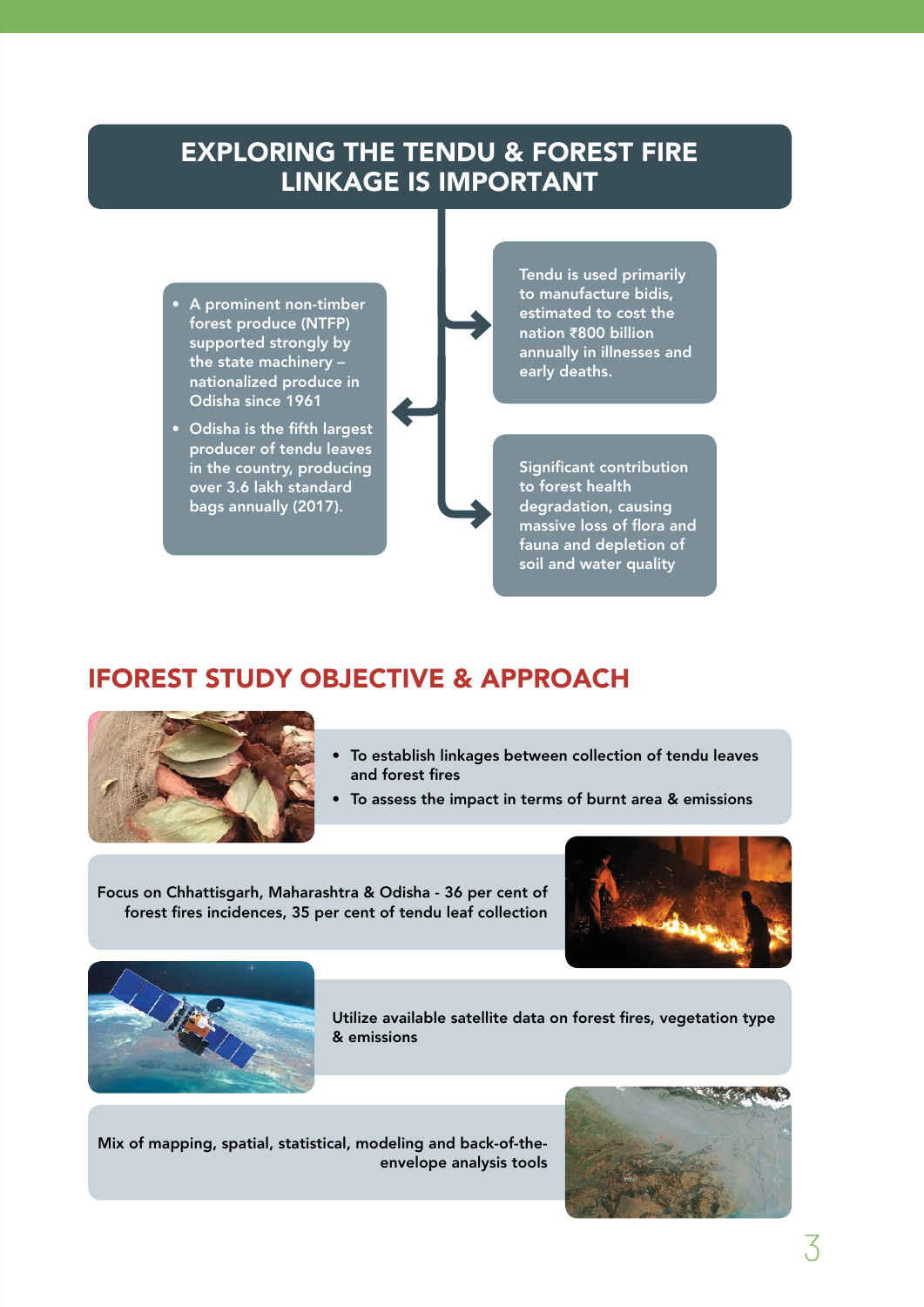# Result 1: Substantial overlap in tendu areas & forest fire points in Odisha



Distribution of tendu sample points Distribution of tendu-linked FFPs for 2011-21



Source for forest fire points (FFPs): NASA's MODIS dataset

Source tendu sample points: P.S. Roy, S.P.S. Kushwaha, M.S.R. Murthy, A. Roy, M.C. Porwal, et al. 2012. Biodiversity Characterization at Landscape Level: National Assessment. Indian Institute of Remote Sensing, ISRO, Dehradun, India, ISBN: 81-901418-8-0

Tendu-linked FFPs observed to be fluctuating during the past decade, showing a decline around the mid-years (around 2015) and then in 2020.



#### Tendu-linked forest fires during 2011-21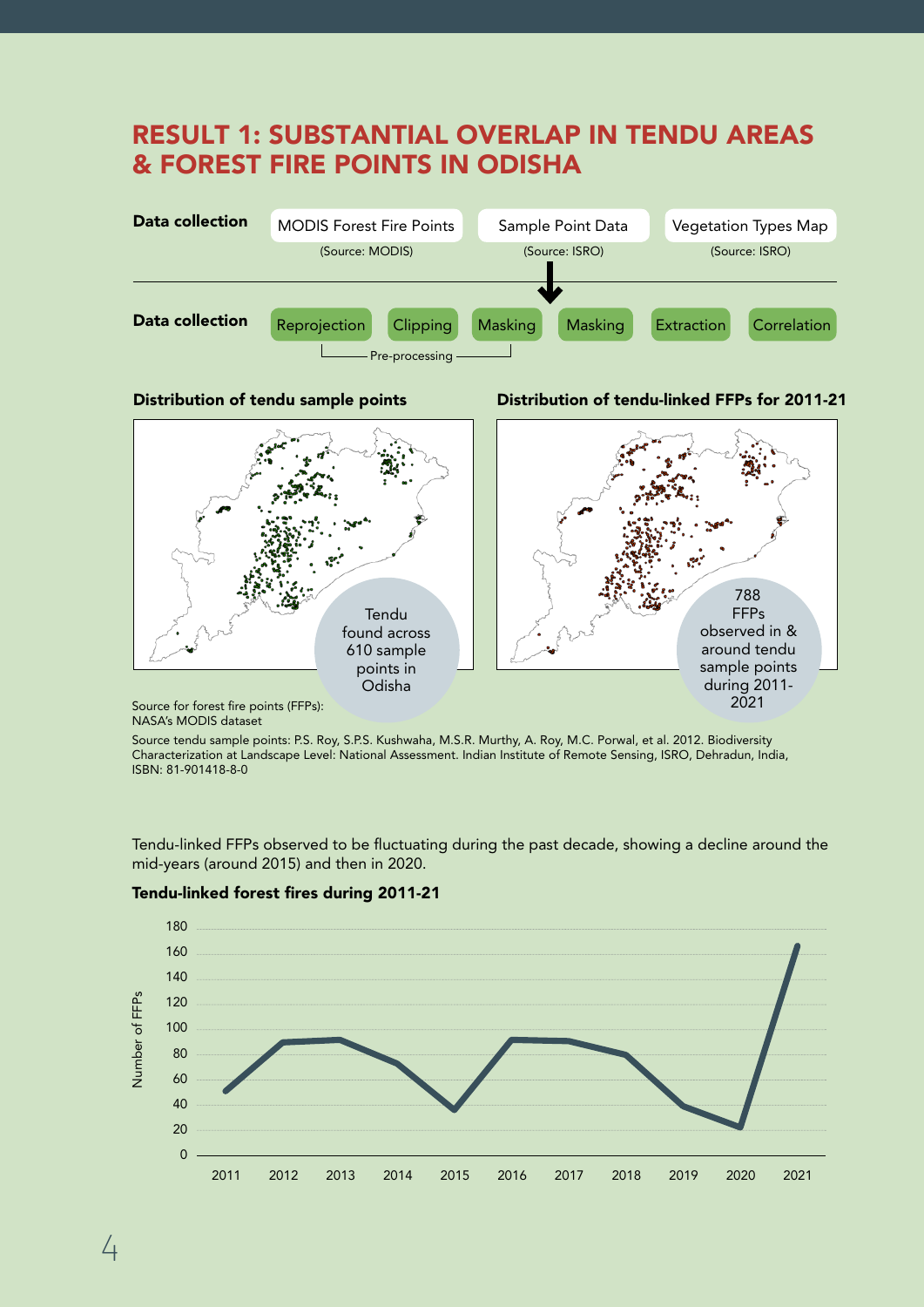Tendu-linked FFPs observed to be predominantly occurring in Sal mixed moist deciduous and Sal mixed dry deciduous forest area.



#### Vegetation type associated with tendu-linked FFPs in 2011-21

## Result 2: Strong positive correlation emerging between tendu & forest fires

Correlation coefficient of over 0.8 for most years, indicated tendu producing areas appear to have a very high susceptibility to forest fires in Odisha.



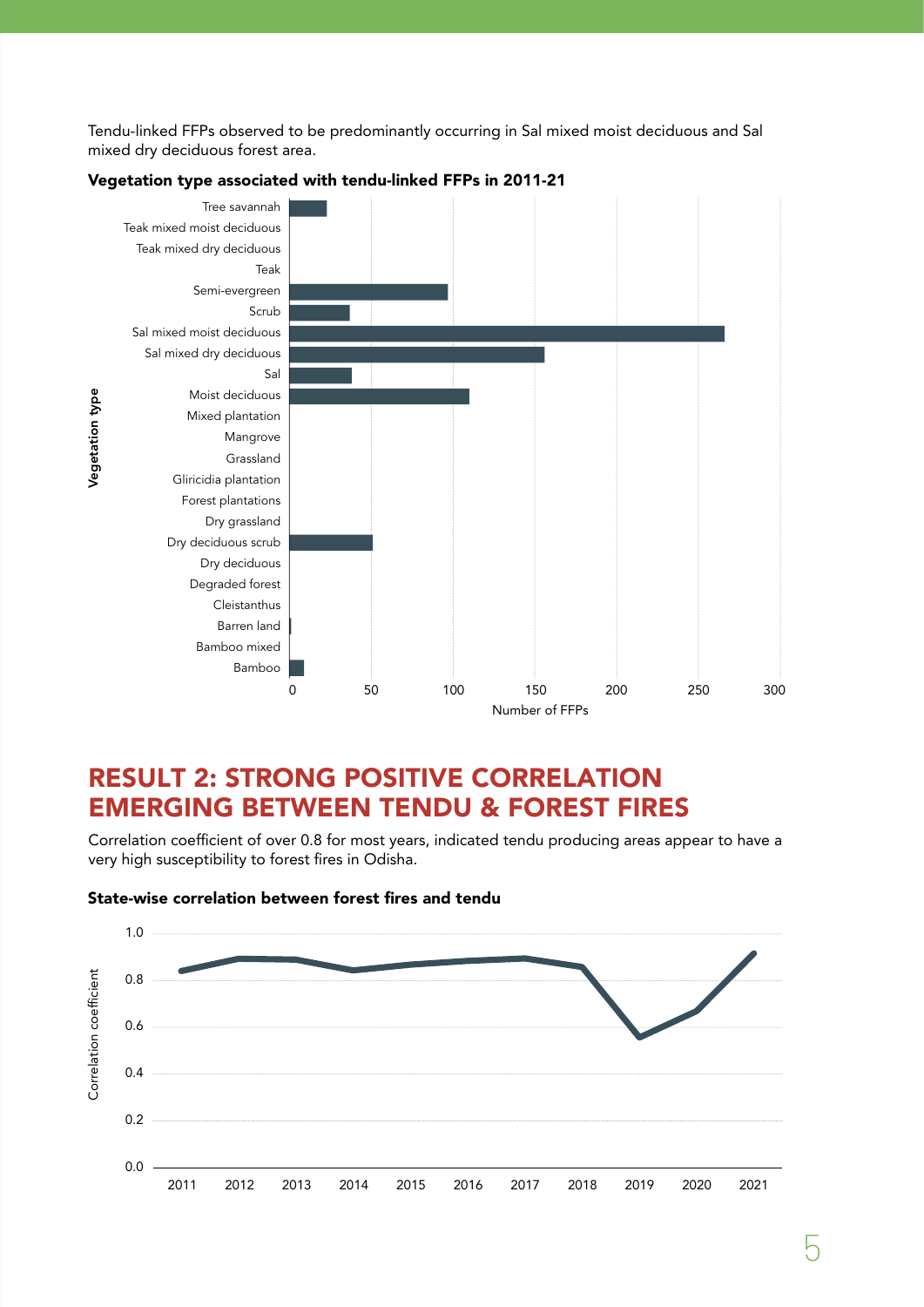## Result 3: Tendu-linked fires affecting vast tracks of land

- • Data from MODIS Burned Area Monthly Global; 500m resolution downloaded & clipped for 2011-21 for focus states
- • Month-wise, state-wise burnt area index (BAI) distribution calculated

Total burn area due to forest fires in Odisha during 2011-21 is observed to be 9,085 sq km



- • Species distribution model (SDM) developed using Maxent model, tendu sample points & bioclimatic data (WorldClim)
- ROC curve and Jack knife test of variable importance conducted

SDM finds tendu to be located across 22,904 sq km, ~ 37% of the state's forest land area

#### Burn Area Index during 2011-21 Potential species distribution of tendu



• Potential species distribution of tendu & BAI overlayed to calculate potential burnt area associated with tendu

Burnt area due to tendu-linked forest fires is estimated at 3,018 sq km for the 2011-21 period, one-third of the state's total burn area for the period

#### Burnt area with respect to potential tendu distribution for 2011-21

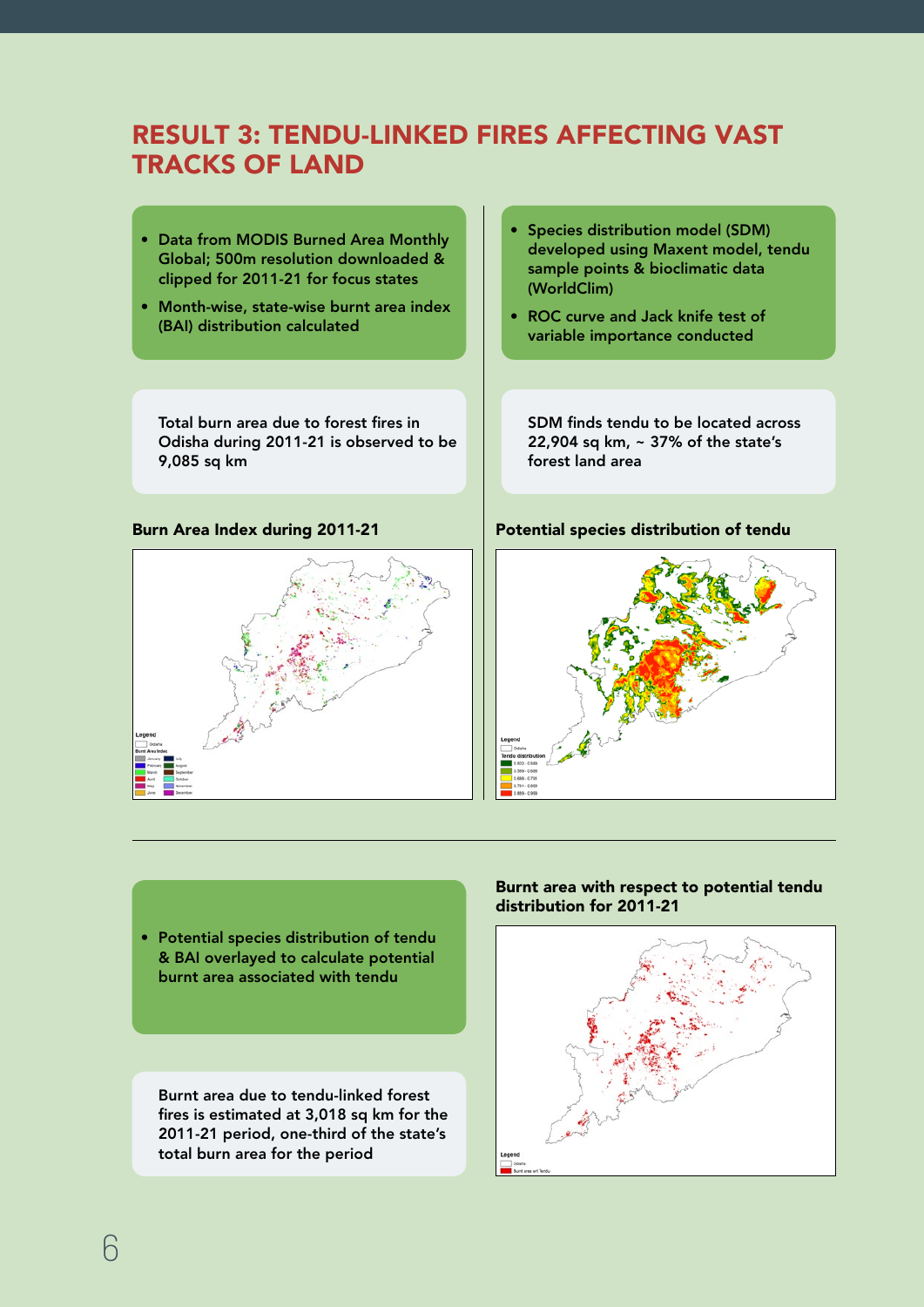

#### Year-wise, month-wise tendu-linked burnt area

burnt area is in March, April and May

Modeled tendu-linked burnt area highest in 2012, 2014 & 2021, at 500 sq km to 700 sq km

# Result 4: Tendu-linked forest fires contributing significantly to emissions

3.8 million mt of CO<sub>2</sub> emissions, equivalent to annual emissions by 15.2 million cars, dominated by tendu related fires in Odisha during 2021

Data & Methodology: CO emissions data from the TROPOMI on the Sentinel 5 Precursor (S5P) satellite, treated for background emissions, and clipped for tendu BAI for the three states. CO $_{\textrm{\tiny{2}}}$  estimated assuming modified combustion efficiency for forest fires with smouldering combustion for dry deciduous type of forest.

### Estimated CO<sub>2</sub> emissions attributed to tendu-forest fires in 2021